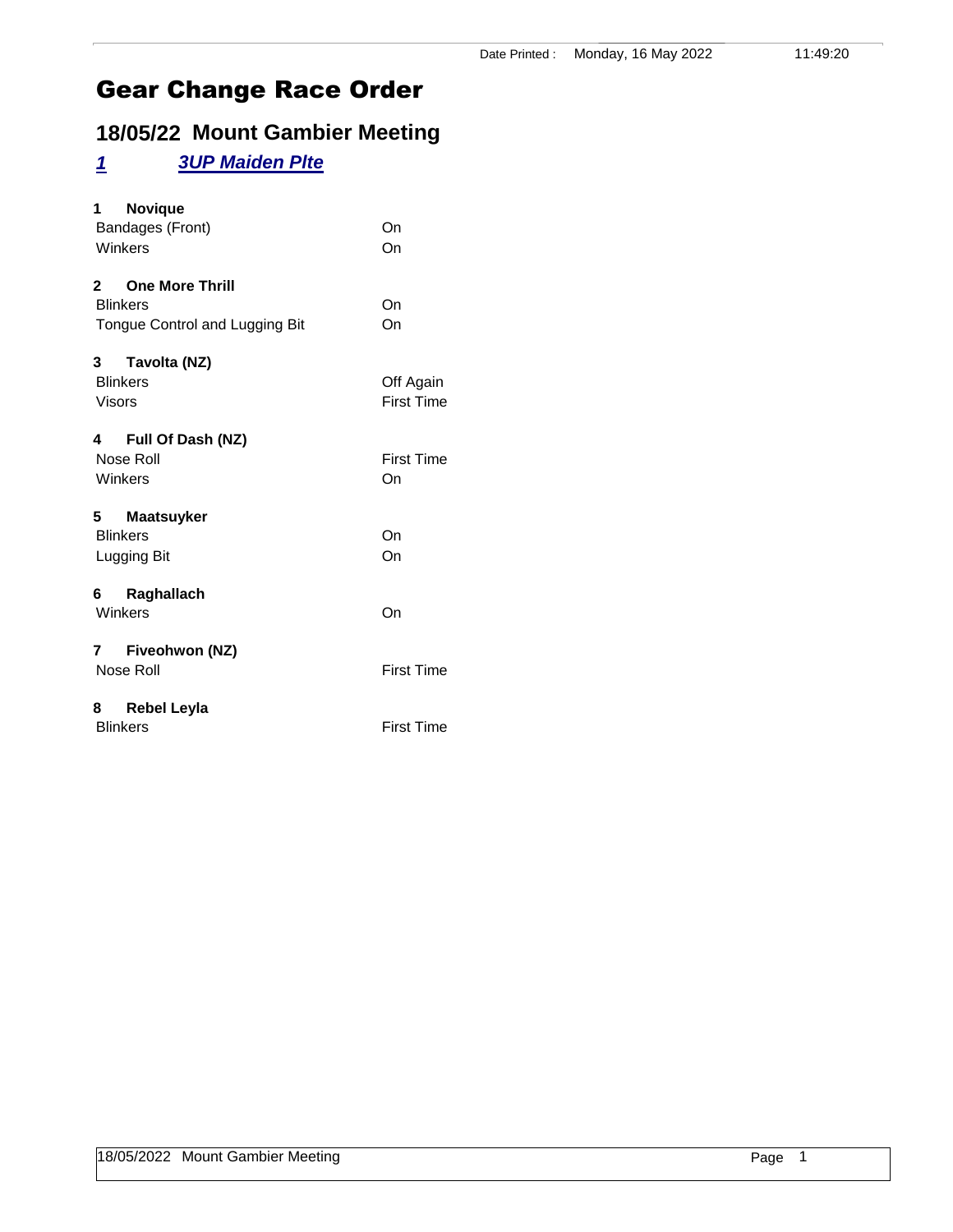## **18/05/22 Mount Gambier Meeting**

#### *2 2UP Maiden Plte*

| Dangerous War<br>1<br><b>Blinkers</b>                                                 | <b>First Time</b>                            |
|---------------------------------------------------------------------------------------|----------------------------------------------|
| 2 Detnaw<br>Winkers                                                                   | On                                           |
| 3 I'm A Fighter<br><b>Blinkers</b><br><b>Tongue Control Bit</b>                       | Off Again<br>On                              |
| 4 Love To Love<br><b>Blinkers</b><br>Lugging Bit<br>Tongue Tie                        | On<br>On<br>On                               |
| 5 Melinke<br><b>Blinkers</b>                                                          | On                                           |
| 6 Sandhill Knight<br><b>Bit Lifter</b><br>Cross-over Nose Band<br><b>Standard Bit</b> | <b>First Time</b><br><b>First Time</b><br>On |
| 7 Ease Offa<br>Lugging Bit                                                            | <b>First Time</b>                            |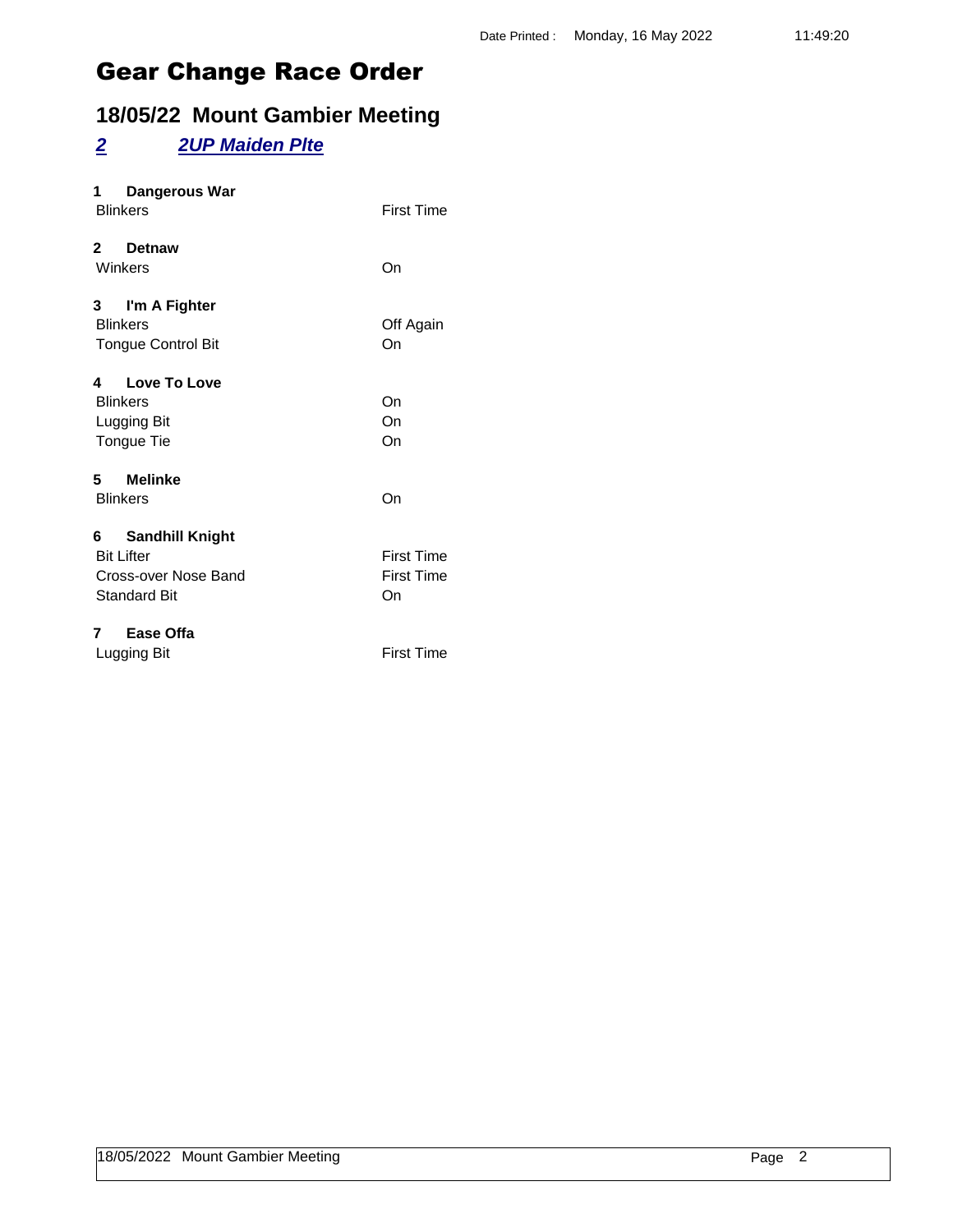## **18/05/22 Mount Gambier Meeting**

#### *3 BM 68 Hcp*

| <b>Harbouring</b><br>1<br><b>Tongue Control Bit</b>                                       | On             |
|-------------------------------------------------------------------------------------------|----------------|
| <b>Brigadier (NZ)</b><br>2<br><b>Blinkers</b>                                             | On             |
| 5.<br><b>Equine Philosopher</b><br>Ear Muffs (Pre-Race Only)<br>Lugging Bit<br>Tongue Tie | On<br>On<br>On |
| Till It's Over<br>6<br>Cross-over Nose Band                                               | On             |
| <b>Arktika Klasse</b><br>7<br>Winkers                                                     | On             |
| 8<br>Aeroette (NZ)<br><b>Visors</b>                                                       | ()n            |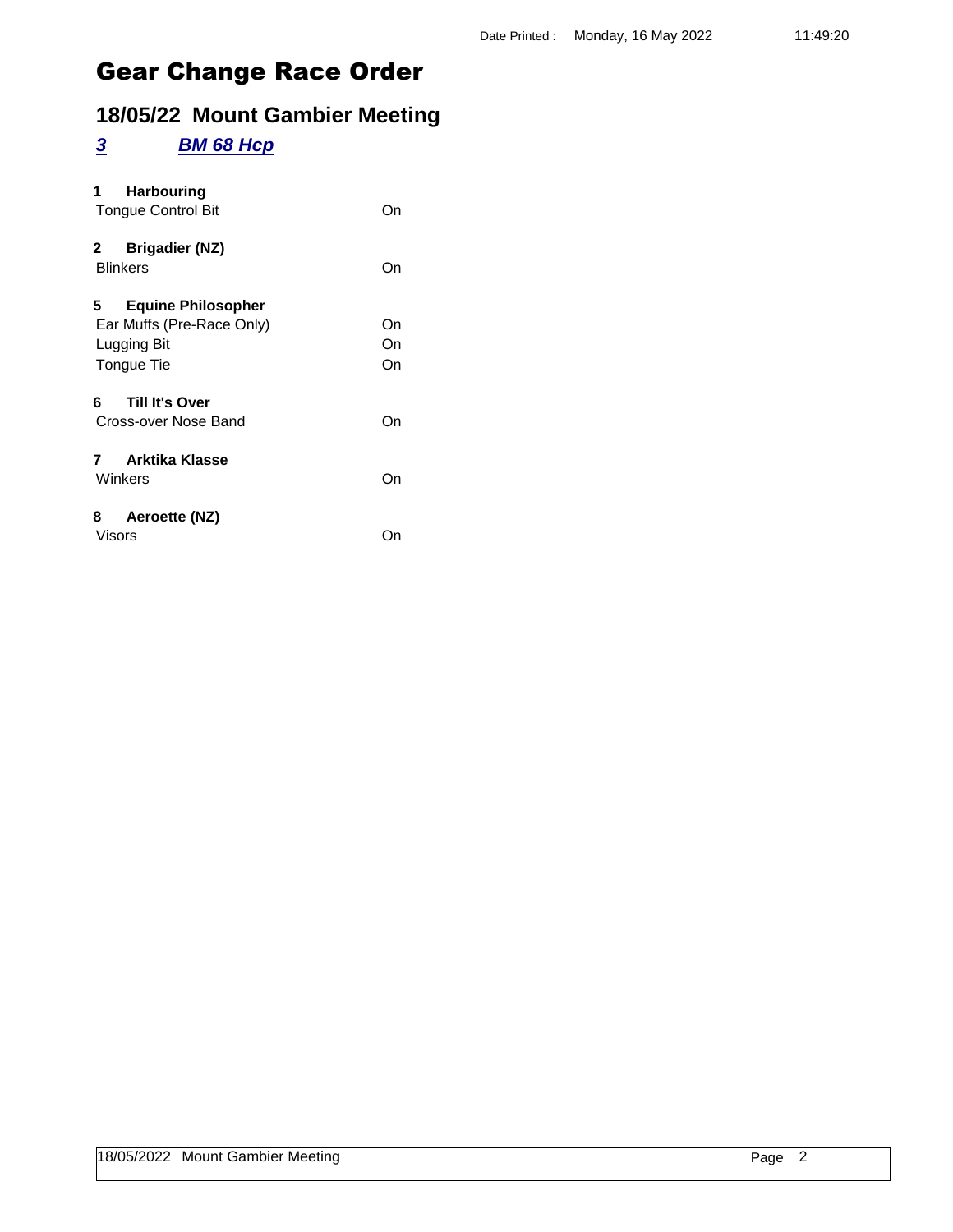## **18/05/22 Mount Gambier Meeting**

#### *4 BM 68 Hcp*

| 1 Rohlon Drunk<br>Winkers                                                                            | On                                                              |
|------------------------------------------------------------------------------------------------------|-----------------------------------------------------------------|
| $2^{\circ}$<br>Mr Marathon Man (GB)<br>Equicast<br>Pads (Front)<br><b>Standard Bit</b><br>Tongue Tie | Off Again<br>Again<br>On<br>On                                  |
| $\mathbf{3}$<br><b>Muntham Missile</b><br>Bandages (Front)<br>Cheekers<br>Pacifiers                  | On<br>On<br>On                                                  |
| Dr Dee Dee<br>4<br><b>Blindfold</b>                                                                  | On                                                              |
| 5<br><b>Burning the Clock</b><br>Tongue Tie                                                          | On                                                              |
| 6 Greetings Ned<br><b>Blinkers</b><br>Tongue Tie<br>Winkers                                          | <b>Off First Time</b><br><b>First Time</b><br><b>First Time</b> |
| 7<br>Melissa Kate (NZ)<br>Cross-over Nose Band                                                       | On                                                              |
| <b>Star Jan</b><br>8<br>Tongue Tie                                                                   | On                                                              |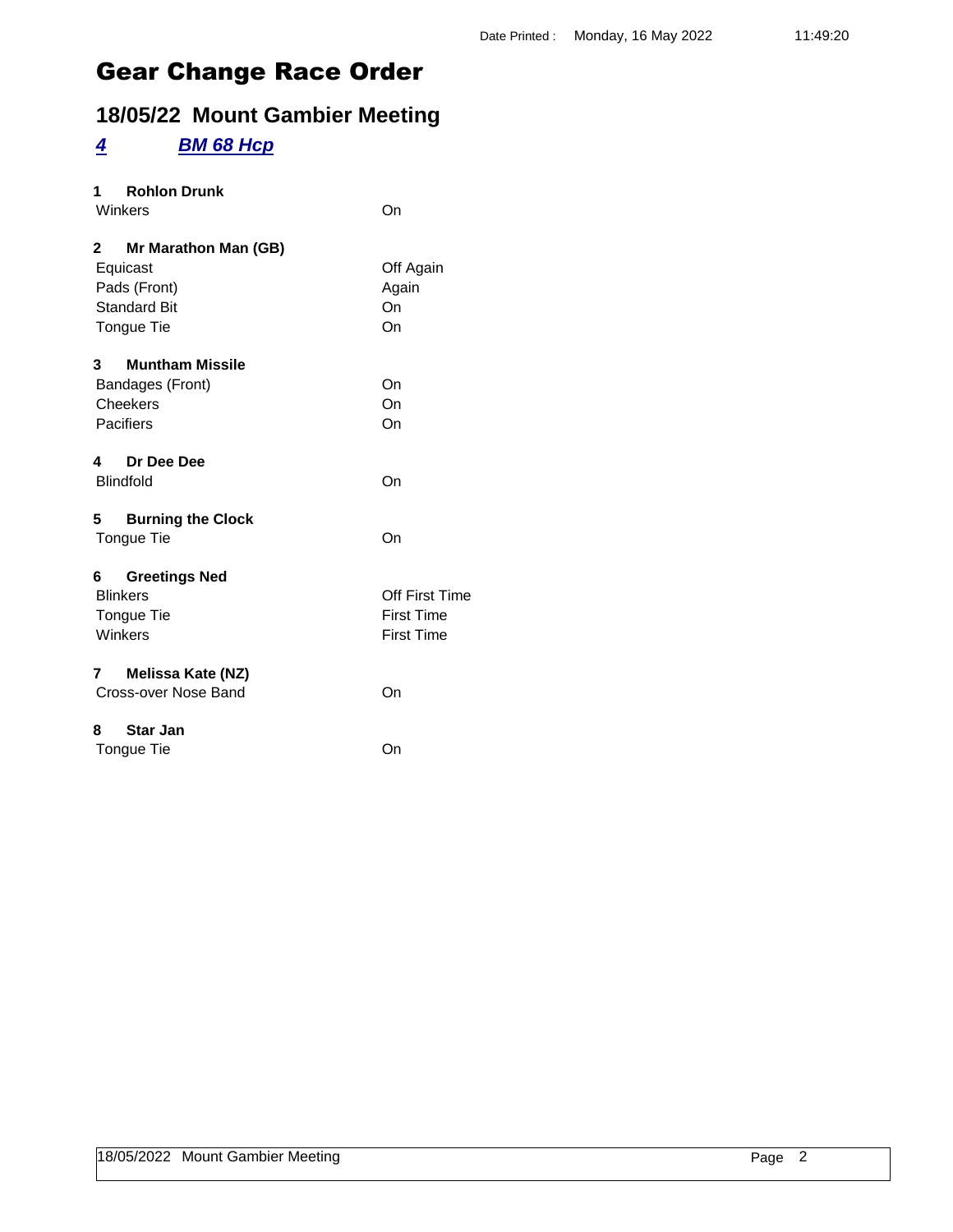## **18/05/22 Mount Gambier Meeting**

#### *5 2UP Maiden Plte*

| <b>Chat Up</b><br>1<br>Tongue Tie<br>Winkers                                    | On<br>On             |
|---------------------------------------------------------------------------------|----------------------|
| 2 Pretty Boy<br><b>Tongue Tie</b><br>Winkers                                    | Off First Time<br>On |
| $3^{\circ}$<br><b>Sandhill Rebel</b><br>Bandages (Front)<br><b>Standard Bit</b> | Off First Time<br>On |
| 5 Thirty Two Guns<br>Lugging Bit<br>Winkers                                     | On<br>On             |
| 6 Carry On Flying<br>Nose Roll                                                  | <b>First Time</b>    |
| 7 Graffias (NZ)<br><b>Blinkers</b><br><b>Tongue Tie</b>                         | On<br>On             |
| 8 Mai Time<br><b>Blinkers</b><br>Lugging Bit<br>Pads (Front)<br>Tongue Tie      | On<br>On<br>On<br>On |
| 11 Pensley<br>Tongue Tie                                                        | On                   |
| 13 Floyd's Prediction (NZ)<br>Winkers                                           | <b>First Time</b>    |
| <b>14 Salute The Cannons</b><br><b>Blinkers</b>                                 | On                   |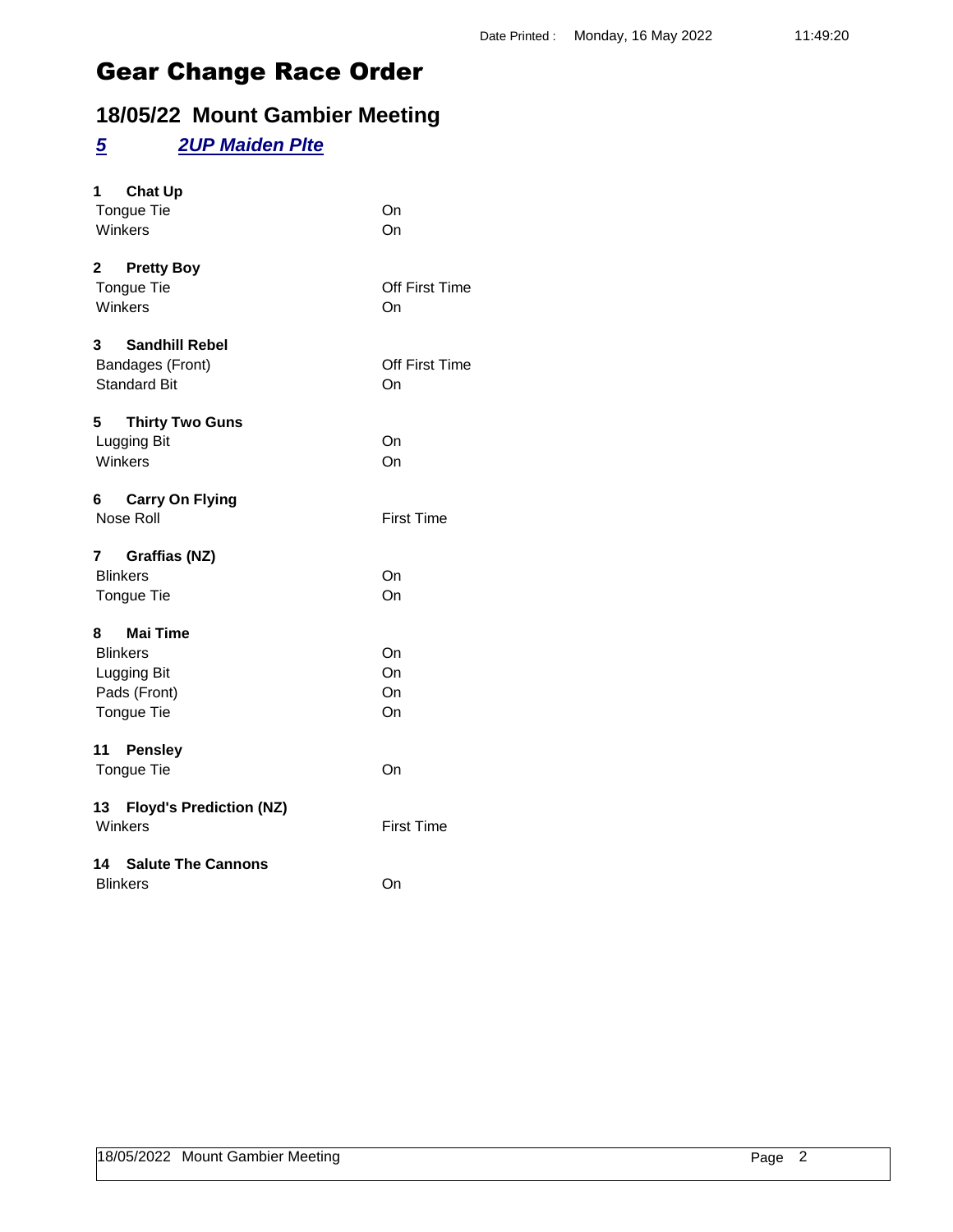## **18/05/22 Mount Gambier Meeting**

## *6 Class 2 Hcp*

| <b>Goliotus</b><br>1         |                   |
|------------------------------|-------------------|
| Tongue Tie                   | Off First Time    |
| 2 Warminster                 |                   |
| Equicast                     | Off First Time    |
| Lugging Bit                  | On                |
| Tongue Tie                   | On                |
| Winkers                      | On                |
| $3^{\circ}$<br>Dothraki (NZ) |                   |
| Cross-over Nose Band         | On                |
| 5 Innocent Pegg              |                   |
| Winkers                      | On                |
| 6 French Bishop              |                   |
| <b>Blinkers</b>              | Again             |
| Nose Roll                    | Off First Time    |
| 7 Fancied                    |                   |
| Winkers                      | On                |
| 8 Loose Lip Lloyd            |                   |
| Bandages (Front)             | <b>First Time</b> |
| Cross-over Nose Band         | On                |
| Lugging Bit                  | On                |
| Denominator (NZ)<br>9        |                   |
| <b>Tongue Tie</b>            | On                |
| 10 Space Equity              |                   |
| <b>Blinkers</b>              | On                |
| Lugging Bit                  | On                |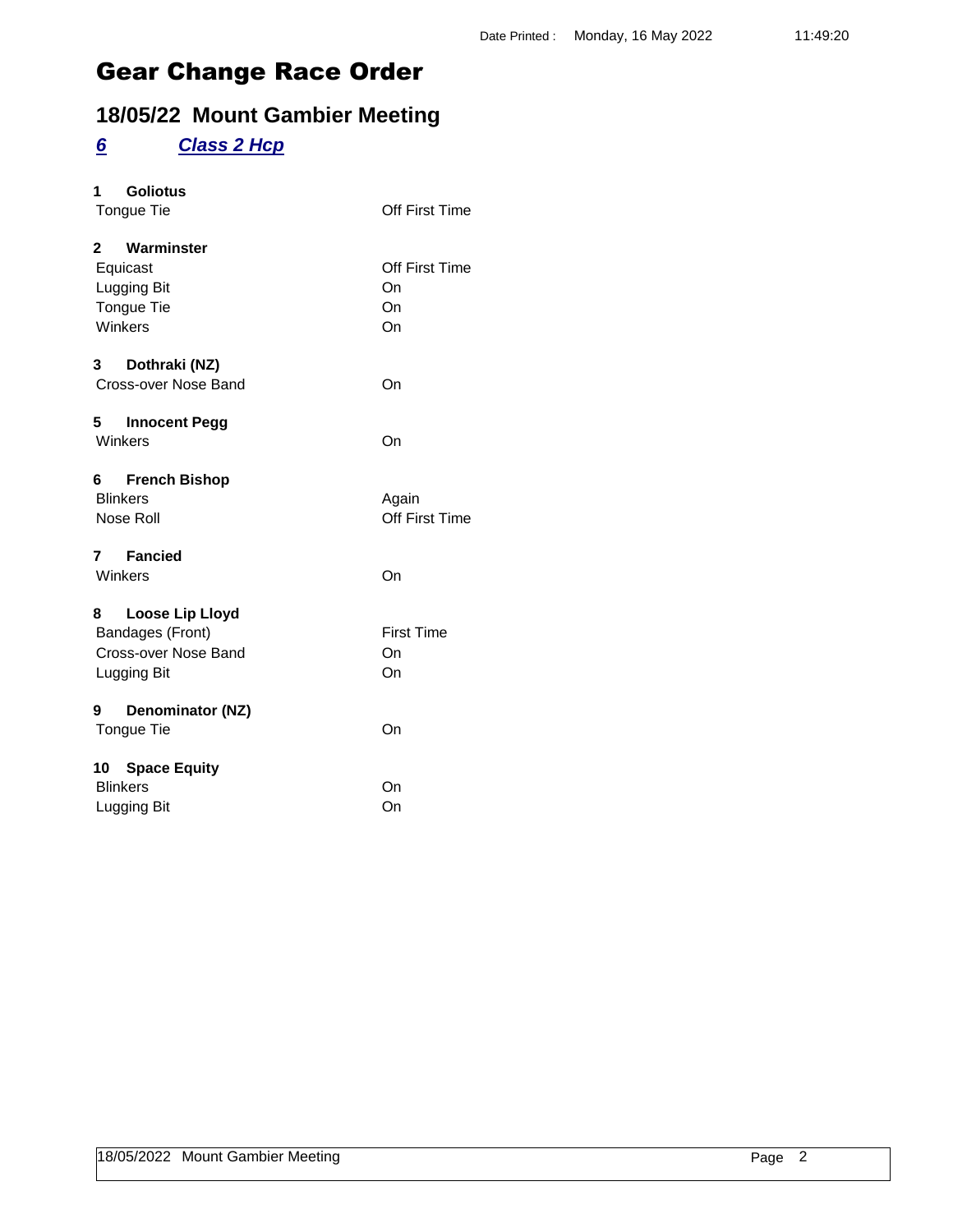## **18/05/22 Mount Gambier Meeting**

#### *7 BM 54 Hcp*

| 1 Bull Dust<br><b>Blinkers</b>                                                                                                         | On                                                                       |
|----------------------------------------------------------------------------------------------------------------------------------------|--------------------------------------------------------------------------|
| 2 Jolting (NZ)<br><b>Blinkers</b><br><b>Tongue Tie</b>                                                                                 | On<br>On                                                                 |
| 4 Happy Bibi<br><b>Blinkers</b><br>Cross-over Nose Band<br>Ear Muffs (Pre-Race Only)<br><b>Norton Bit</b><br><b>Tongue Control Bit</b> | On<br>Off Again<br>Off First Time<br>Off First Time<br><b>First Time</b> |
| 5 Bitaequi<br><b>Blinkers</b><br>Cross-over Nose Band<br>Tongue Tie                                                                    | On<br>On<br>On                                                           |
| 6 Bunumburt<br>Visors                                                                                                                  | On                                                                       |
| 7 Let's Atom<br><b>Blinkers</b><br><b>Bubble Cheeker (Near Side)</b><br>Lugging Bit                                                    | On<br>On<br>On                                                           |
| 8 Benovsky<br>Tongue Tie                                                                                                               | On                                                                       |
| 9 Snaptof<br><b>Blinkers</b>                                                                                                           | On                                                                       |
| 10 Comiendo<br><b>Visors</b><br>Winkers                                                                                                | <b>First Time</b><br>Off First Time                                      |
| 11 Lady Annabel (NZ)<br><b>Blinkers</b>                                                                                                | On                                                                       |
| <b>Rolling Moss</b><br>12<br><b>Blinkers</b><br>Ear Plugs<br><b>Stallion Chain</b>                                                     | On<br>On<br>On                                                           |